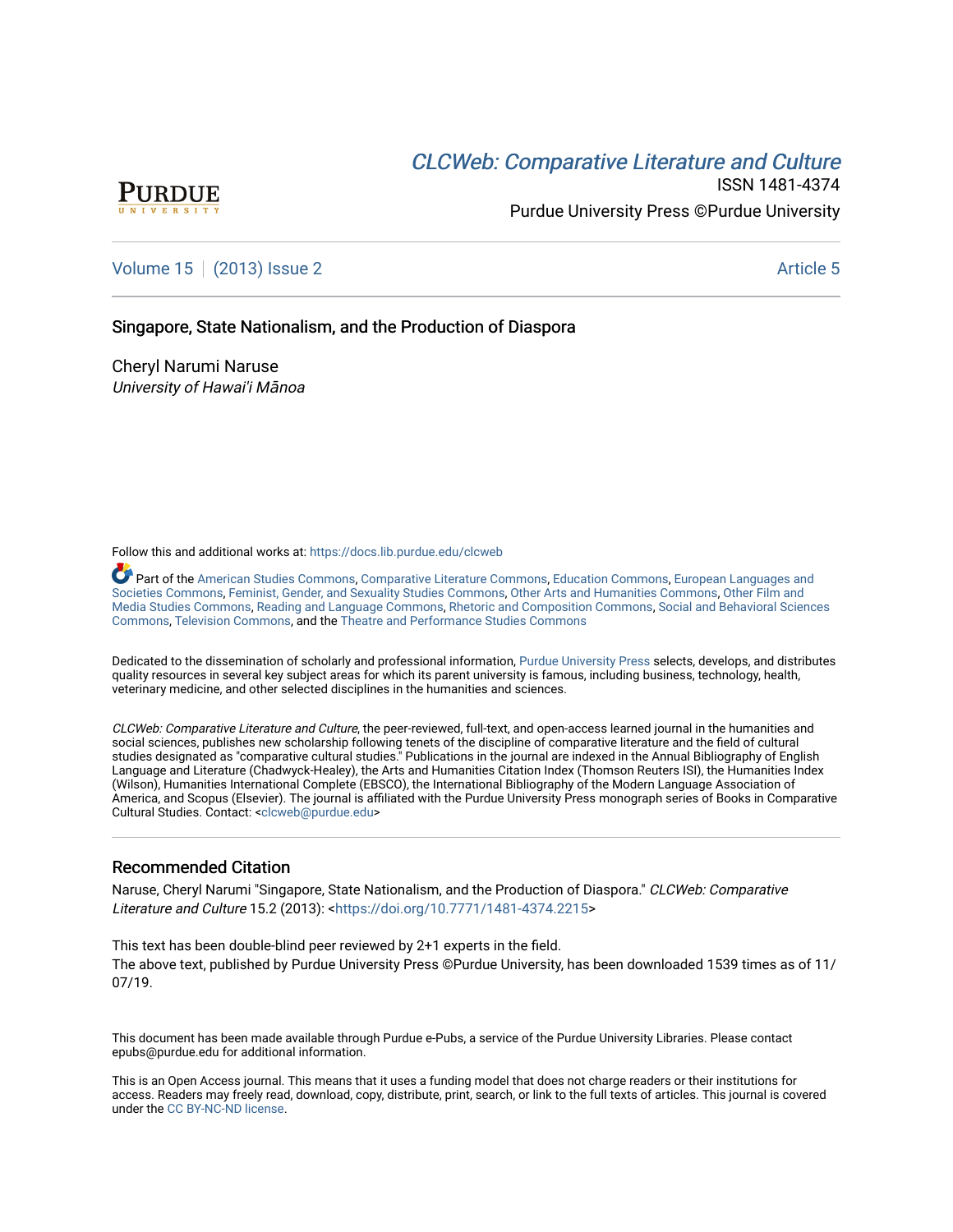## **PURDUE** UNIVERSITY PRESS <http://www.thepress.purdue.edu>



ISSN 1481-4374 <http://docs.lib.purdue.edu/clcweb> Purdue University Press ©Purdue University

CLCWeb: Comparative Literature and Culture, the peer-reviewed, full-text, and open-access learned journal in the humanities and social sciences, publishes new scholarship following tenets of the discipline of comparative literature and the field of cultural studies designated as "comparative cultural studies." In addition to the publication of articles, the journal publishes review articles of scholarly books and publishes research material in its Library Series. Publications in the journal are indexed in the Annual Bibliography of English Language and Literature (Chadwyck-Healey), the Arts and Humanities Citation Index (Thomson Reuters ISI), the Humanities Index (Wilson), Humanities International Complete (EBSCO), the International Bibliography of the Modern Language Association of America, and Scopus (Elsevier). The journal is affiliated with the Purdue University Press monograph series of Books in Comparative Cultural Studies. Contact: <clcweb@purdue.edu>

## Volume 15 Issue 2 (June 2013) Article 5 Cheryl Narumi Naruse,

"Singapore, State Nationalism, and the Production of Diaspora"

<http://docs.lib.purdue.edu/clcweb/vol15/iss2/5>

Contents of CLCWeb: Comparative Literature and Culture 15.2 (2013) Thematic Issue Asian Culture(s) and Globalization Ed. I-Chun Wang and Li Guo <http://docs.lib.purdue.edu/clcweb/vol15/iss2/>

Abstract: In her article "Singapore, State Nationalism, and the Production of Diaspora" Cheryl Narumi Naruse examines The Straits Times series "Singaporean Abroad" and analyzes how conceptions of national time, space, and community are restructured by state concerns of economic survival within the era of globalization. In "Singaporean Abroad," readers find a curious amalgamation of feature writing, travel writing, and advertising about cosmopolitan, transnationally connected citizens of Singapore. Naruse shows how positive representations of overseas Singaporeans as "national heroes" reflected in the content of the series evidences efforts by the Government of Singapore to refashion cultural values and to advance beyond national space. Further, Naruse examines how the narrative structure of the series accommodates neoliberal values of knowledge economy and biopolitical aesthetics within a nationalist framework.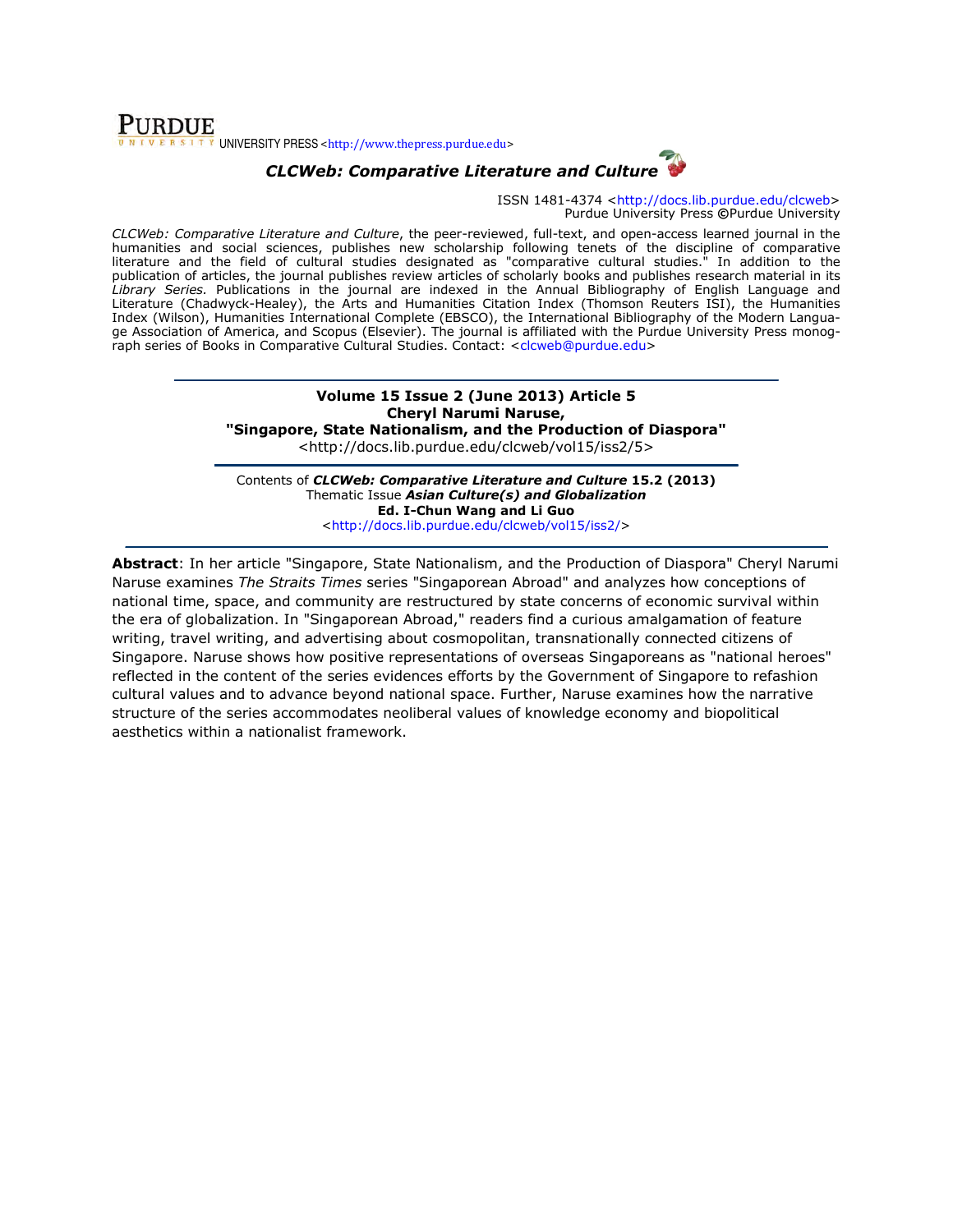#### Cheryl Narumi NARUSE

#### Singapore, State Nationalism, and the Production of Diaspora

During a 2002 Singapore National Day Rally speech, Prime Minister of Singapore Chok Tong Goh questioned the loyalty of Singaporeans living abroad: "Fair-weather Singaporeans will run away whenever the country runs into stormy weather. I call them 'quitters' ... I take issue with those fairweather Singaporeans who, having benefited from Singapore, will pack their bags and take flight when our country runs into a little storm … Look yourself in the mirror and ask, am I a 'stayer' or a 'quitter?' Am I a fair-weather Singaporean or an all-weather Singaporean?" (39-40). Goh's speech — much of which was responding to the nation's economic uncertainty following the 1997 Asian financial crisis  $$ framed Singaporeans living abroad as "traitors" who "deserted" the nation in a time of need. Goh Chok's use of "stayers" and "quitters" made clear that Singaporeans at home were somehow truer than their overseas compatriots and that the "quitters" were not seen by the state as important contributors to the nation's welfare because such individuals were no longer connected to their homeland. In 2008, the Prime Minister's office launched the Overseas Singaporean Unit (OSU) <http://www.overseassingaporean.sg>, a government agency created for the purpose to engage overseas Singaporeans. The establishment of OSU made clear that the government was attempting to foster more positive relations with overseas Singaporeans and was separating itself from alienating sentiments like those expressed by Goh's speech. Since 2008, overseas Singaporeans have been embraced by the state as necessary and important for the nation. Through several cultural projects managed by  $OSU -$  including heritage festivals, websites, advertising  $-$  those in what the government has named the "Overseas Singaporean Diaspora" have been the target of state interest and are framed positively as future Singaporeans.

I argue that following the 1997 Asian financial crisis, the Singaporean government has been fostering a new national identity by articulating a narrative based on this state-legislated Singaporean diaspora. Within the context of this new state-sanctioned Singaporean diaspora, I examine the newspaper lifestyle series "Singaporeans Abroad" published in The Straits Times, the leading Englishlanguage newspaper in Singapore. The series began in June 2008 and is still running and spotlights an overseas Singaporean and the city in which he/she resides. Further, I analyze the "Singaporean Abroad" series against the state's efforts to construct an official "Overseas Singaporean Diaspora" and show how that diaspora is used within state nationalist discourse to unify human capital with cultural capital. In other words, the diaspora is used to "culturalize," normalize, and nationalize economic values for the national body (see Harvey's A Brief History of Neoliberalism for discussion of the relationship between neoliberalism and cultural ideology). This timely construction of the so-called diaspora correlates with the nation's transition to a globalized knowledge economy since the 1997 Asian financial crisis. Because the "Singaporean Abroad" series appears in what is often regarded as a state-controlled national newspaper (see Tan, Tarn How), the series provides a way to understand how the state attempts to shape public and cultural discourses in response to the pressures of neoliberal globalization. I refer to "neoliberalism" as economic policies which promote unregulated and free market capitalism and to "neoliberalization" as cultural and political discourses that surround such economic policies — something that Aihwa Ong describes as "the infiltration of market-driven truths and calculations into the domain of politics" (4). Thus, within the context of the production of the Singaporean Diaspora and "Singaporean Abroad" series cultural expression and culture should be understood as a site where the state articulates its power and pushes neoliberal ideologies and values. Nationalist culture is used as a force for economic and political state power and it is not a popular formation.

I begin by giving some of the historical and political context to understand how and why the positive representation of overseas Singaporeans in the "Singaporean Abroad" series ought to be understood as part of the state's neoliberal agenda and as a cultural expression of the state's biopolitical strategies of government. Neoliberal ideologies are endorsed not only by the representation of the overseas Singaporean but through the formal narrative structure of the series. I examine how the narrative privileges transnational space through the overseas Singaporean and shows a nationalism reworked to accommodate global capitalism. In the move away from the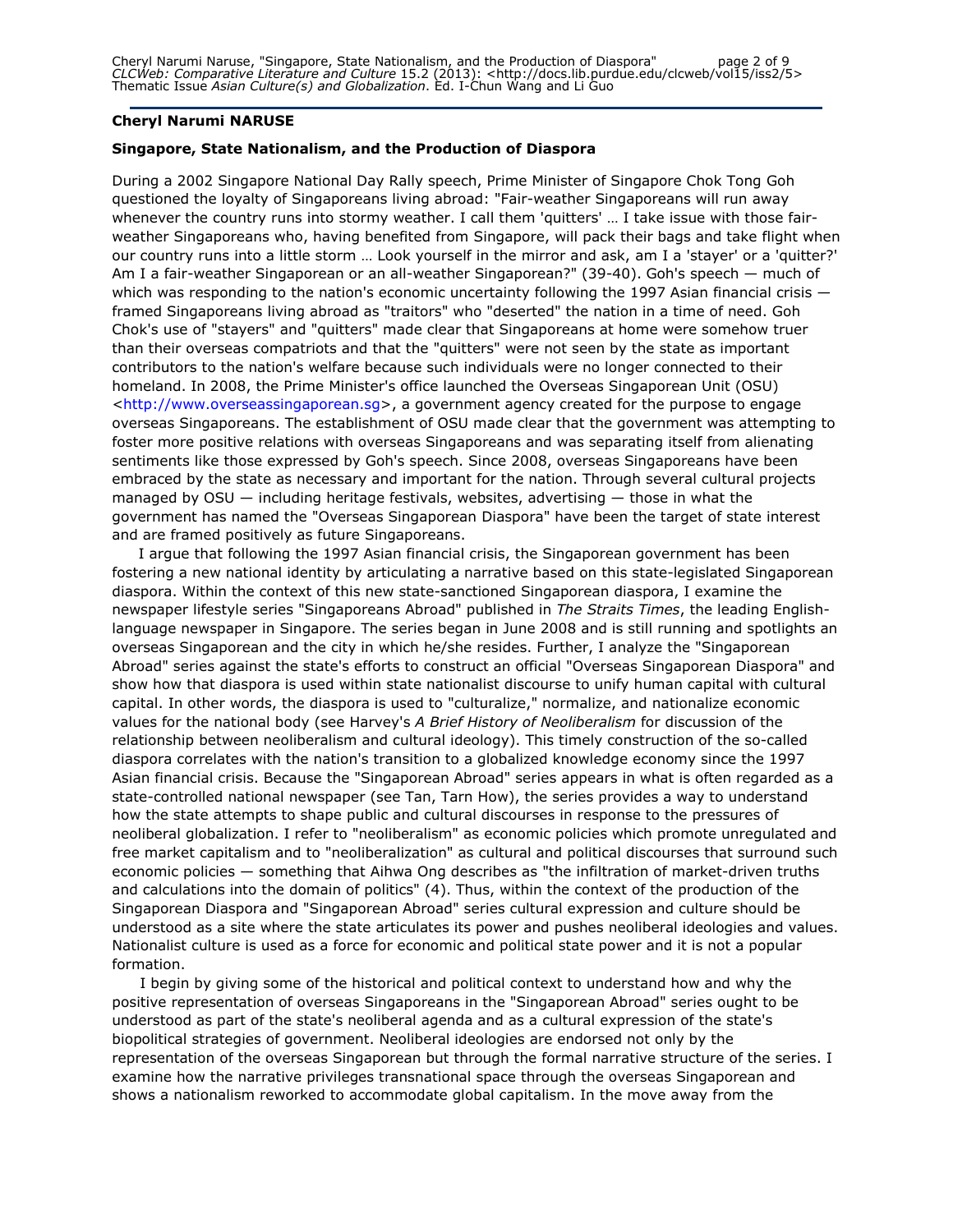Cheryl Narumi Naruse, "Singapore, State Nationalism, and the Production of Diaspora" page 3 of 9 CLCWeb: Comparative Literature and Culture 15.2 (2013): <http://docs.lib.purdue.edu/clcweb/vol15/iss2/5> Thematic Issue Asian Culture(s) and Globalization. Ed. I-Chun Wang and Li Guo

construction of a singular, linear national time — the typical ideological form of the nation according to Benedict Anderson and Etienne Balibar — "Singaporean Abroad" exemplifies an ideological form of the nation that is multiple and webbed. Moreover, through a discussion of the series' episodic narrative structure, I show how biopolitics is a useful — and necessary — theoretical lens to understand emergent and contemporary forms of Singaporean nationalism. Michel Foucault's rendering of biopower as a "political strategy" means that biopolitical analyses often involve examining policy and governmental structures. However, by focusing on cultural and textual forms through which biopower is expressed, I am arguing for an understanding of biopolitical aesthetics and form. Because the Singaporean state works with forms of storytelling and print culture to accommodate the knowledge economy, "Singaporean Abroad" speaks to issues of culture, nationalism, biopolitics, and neoliberalism. Although biopolitics and neoliberalism are associated with economic and political structures, "Singaporean Abroad" offers an understanding of how these structures are at work within an affective realm. I assume that the form through which biopower and neoliberalism is asserted in this series is as important as the content of the articles themselves — that is, the language and the method are important to understanding how processes of global capitalism are at work within state produced cultural logics.

In a 2008 speech during the launch of OSU, Wong Kan Seng, Deputy Prime Minister and Minister for Home Affairs stated that he believes and shares "the unit's mission — to create an interconnected Overseas Singaporean diaspora with Singapore at its core. There are now more than 140,000 Singaporeans spread across the world" ("The Launch"

<http://www.mha.gov.sg/news\_details.aspx?nid=MzIy-WzpmKhqwnZs=>). For those working in diaspora studies, Wong's speech might appear especially curious — particularly the use of "diaspora" which seems to be interchangeable with "network." Moreover, "create" is suggestive here, connoting an idea of deliberate construction, which is peculiar given that this speech was made by a government official. I am dubious about whether we can describe accurately the growth of the number of Singaporeans living and working abroad as "diaspora" (for debates on definitions of diaspora, see Cohen; for discussions on the uses and "lures" of diaspora, see Ang; Chow; see also Tötösy de Zepetnek and Wang; Tötösy de Zepetnek, Wang, Sun). But regardless of whether or not overseas Singaporeans constitute a diaspora, more notable are the ways in which such a term is being deployed by the state. Further, for those familiar with the Singaporean context, it is odd how people seen to be within the diaspora are represented to the Singaporean public in "Singaporean Abroad" considering how overseas Singaporeans were represented by the state in the past.

The "Singaporean Abroad" series presents short biographical sketches and interviews with overseas Singaporeans about the cities in which they now reside, ranging from New York, Seoul, London, Mumbai, and Tokyo to smaller and lesser recognized cities such as Neuchâtel, Astana, Lappeenranta. To date, there have been over two hundred articles written in "Singaporean Abroad" of The Straits Times <http://www.straitstimes.com/> (the said articles are not published in a specific category, but often featured in the newspaper's Premium subscription category "Life!"): each article is a full-page story — sometimes a double-page feature — complete with color photography. Although several different journalists have written articles for the series, the structure and format of the stories have been consistent. After each headline, the article includes an inset with what looks to be a small selfselected headshot and listing of the interviewee's name, age, occupation, and length of stay in the city where he/she now resides. Following a short blurb on the city and its history and how the featured Singaporean came to live there, each story moves into questions and answers: the overseas Singaporean is asked about the types of activities in the city that local Singaporeans might enjoy, the nightlife, the food, and how the city compares to Singapore.

In contrast to the larger discourse that promotes Singapore as a global, modern, and cosmopolitan business hub, "Singaporean Abroad" presents the image of itself as a global city through its focus on other cities abroad. The elevation of the social and political status of the overseas Singaporean is partially the effect of the interview format of the article. Through the genre of the interview, the interviewees are positioned as cultural authorities on the city they live in and on Singaporeans themselves. Interview questions and answers are organized by subheadings which include "Getting Around," "Food," "Culture," and "Shopping." The use of first person voice in the interview responses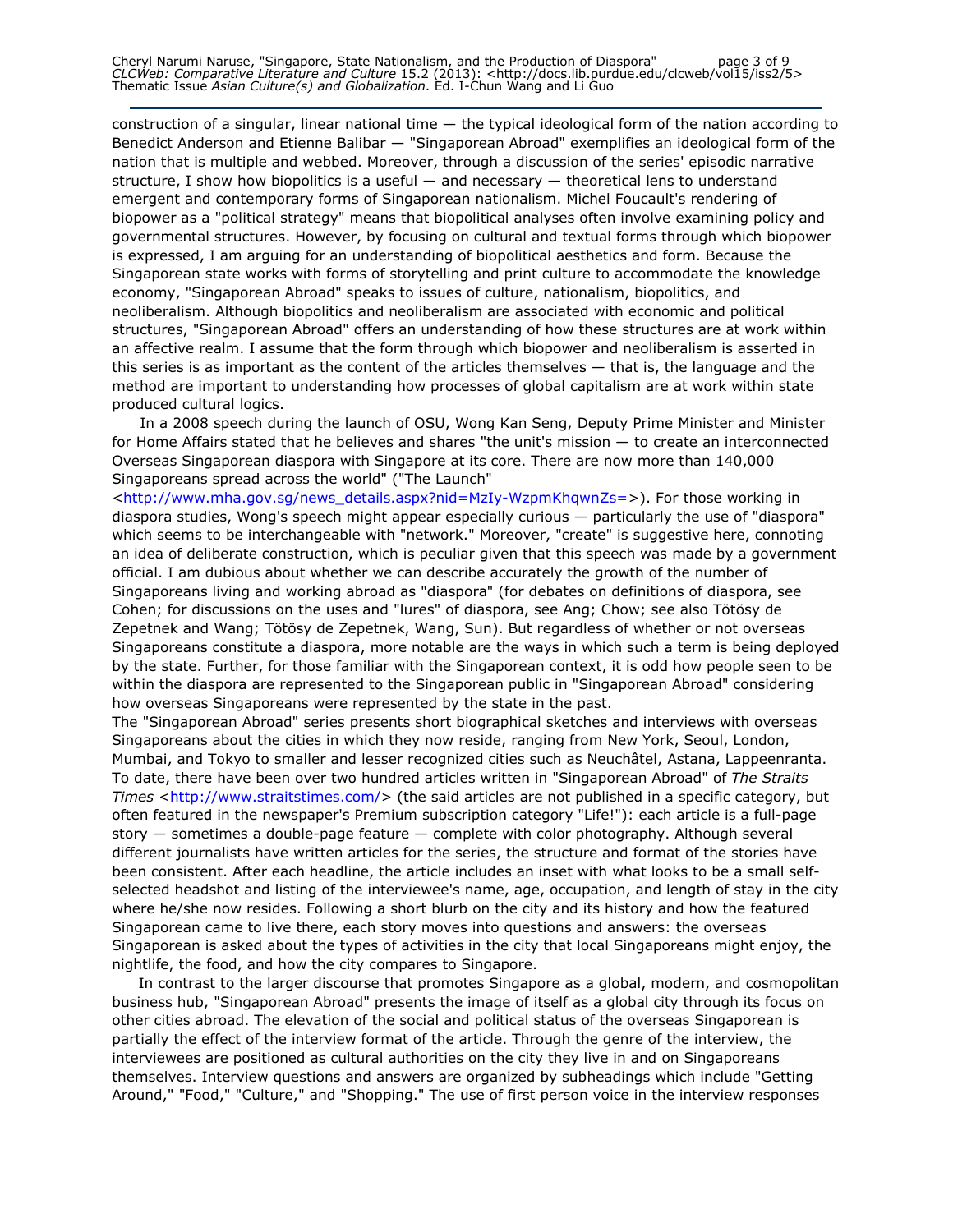focuses the attention on the overseas Singaporean in a way that builds his/her ethos as knowledgeable and worldly. Many of the articles feature questions asking the interviewee to comment on what Singaporeans would like about the city or to remark on interesting differences between Singapore and the city in which the interviewee resides. Such questions reassert the overseas Singaporean as an authority to comment on the Singaporean national body while interpellating Singaporeans in Singapore as a distinct, recognizable, and coherent group of people. Thus the imagined community is formed through the overseas Singaporean, which in turn affirms his/her idealized status: the Singaporean nation is imagined and projected through the overseas Singaporean. Further, by positioning interviewees as international ambassadors, the interviews create comparativists out of the interviewees in a way that requires them to think back in time to their experience of Singapore, thus positing Singapore as an origin and homeland. Through this imagining of Singapore, the interviewees create a national history while simultaneously maintaining their status as global, cosmopolitan citizens.

The positive and idealized representations of diasporic Singaporeans in this series is a far cry from when overseas Singaporeans were framed as traitors as in the aforementioned 2002 National Day Rally Speech. Similar sentiments were expressed through the newspapers in the 1970s and 1980s, mainly through criticisms of wealthier Singaporean families who sent their children abroad for a Western education. Such censure was at its height in the newspapers in the late 1980s and 1990s when emigration and a so-called brain drain was put to Parliament as a national concern. For example, in 1991, when Members of Parliament suggested initiatives to encourage Singaporeans abroad to come home, education officer K.S. Yuen stated that "these people have betrayed their country and are ungrateful. If they want to go, let them go. We shouldn't encourage them to come back" (Yuen qtd. in Fernandez 19). Prior to the financial crisis, Singapore enjoyed its status as one of the four "Asian Tigers," a designation used to describe the successful economies of Singapore, Taiwan, Hong Kong, and Korea characterized by economic growth for a period of thirty years, rapid industrialization, high exports, and foreign investment (see Sarel 1). Although the impact of the financial crisis and consequent economic recession was relatively minor in Singapore compared to the rest of the Southeast Asian region, the Singaporean state deemed the Asian Tiger model inadequate to handle "new global pressures to deregulate markets" (Ong 178). Such changes have required political, social, cultural, and spatial re-imaginings of the nation and its inhabitants through new forms of power and governmentality in order to accommodate this change. In August 1997, only a month after the Asian financial crisis began, then Prime Minister Goh assembled a working group known as the Singapore 21 Committee to "articulate a vision that Singaporeans can reach out for together to build the society we want for the year 2000 and beyond" (8) as part of what was ostensibly an economic and social development initiative created in response to the financial crisis. As the 1999 release of the Singapore 21 Committee report stressed, a knowledge economy, where "information and knowledge, rather than material resources, drive activities" (9) was the way of the future. The push towards a knowledge economy has made Singapore highly reliant on "human capital," a term widely popularized by the Chicago School of Economics to describe knowledge and skills as economic assets.

Following the shift to a knowledge economy came a nation now more dependent on accruing human capital, and the production of a Singaporean diaspora as a recuperation technique is one attempt to resolve issues of a declining local population. The state has also been encouraging human capital accumulation through relaxed immigration laws for those who qualify as "foreign talent" and urging Singaporeans to have families through financial incentives (see Singapore: Hungry for Foreign <http://www.migrationinformation.org/datahub/countrydata.cfm?ID=570>; see also Yap). The rate of increase in the past twenty years is especially noteworthy: in 1980 the population was about 2.4 million, in 1990 the population of Singapore was about 3.05 million, and in 2000 about 4.02 million (Department of Statistics

<http://www.singstat.gov.sg/statistics/browse\_by\_theme/population/time\_series/pop2012.xls>). In other words, the population has increased about one million people per decade in the last twenty years. In 2001, the Urban Renewal Authority, a branch of the government that oversees land use and development, stated plans to accommodate a population of 5.5 million, in 2007 the Minister for National Development, Mah Bow Tan, argued that the figure should be increased to 6.5 million (2) and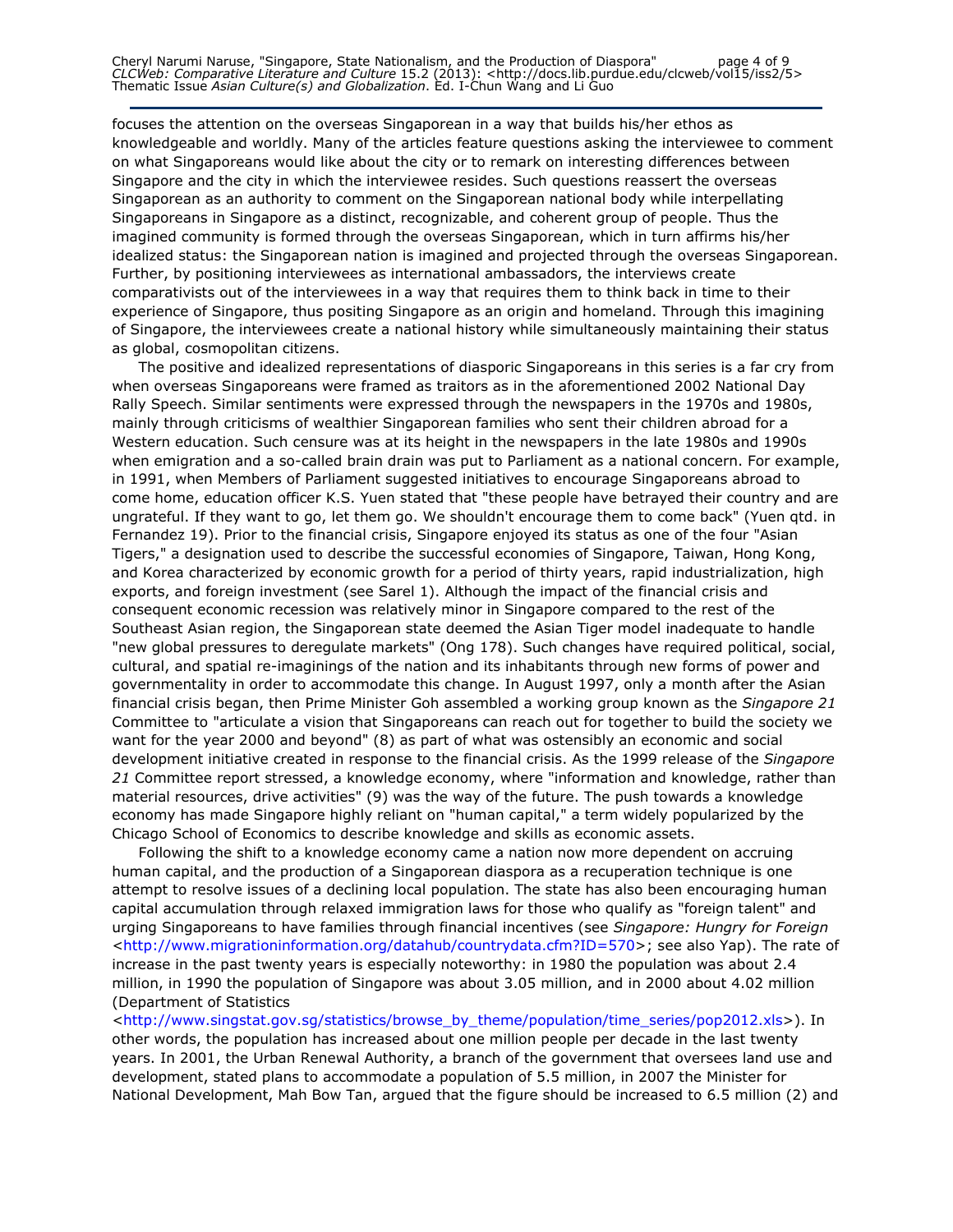in June 2010 the Department of Statistics released census data reporting the Singapore population to be at 5.08 million

#### (<http://www.singstat.gov.sg/statistics/browse\_by\_theme/population/time\_series/pop2012.xls>).

With the vast increases in population have come comments which show some of the neoliberal logic of the knowledge economy at work. In 2002 Goh claimed that "because of the quality of our people, and our economic success and social progress, we are taken seriously by other countries. We enjoy an influence disproportionate to our size. But if we now shut our doors to talent, we will soon become like any other Third World city of 3 million people. Then we will find life quite different. We will become a small fish  $-$  a guppy  $-$  in a small pond. To swim among the big fishes in the ocean, we have to top up our population with international talent" (19). Goh's use of the ocean metaphor underscores the problem of biological survival: the use of ocean as global capitalist market further signals a sense of the inevitability of death, of being swallowed up by the ocean. While equating economic survival with biological survival might seem like rhetorical flourish, it is in fact symptomatic of the biopolitical governing strategies which have accompanied the shift to knowledge economy. As argued by scholars such as Aihwa Ong and Pheng Cheah, we can understand these Singaporean governing strategies as what Michel Foucault has described as biopolitical. In Security, Territory, and Population, Foucault describes biopower as "the set of mechanisms through which the basic biological features of the human species became the object of a political strategy" (6). Foucault argues that expressions of biopower are used to maximize the potentiality of life and consequently, planning rather than the importance of individuals (34). Such logic, he points out, moves mechanisms of power away from modes of social control or biological destiny (25). Biopolitical societal planning is instead "a matter of maximizing the positive elements, for which one provides the best possible circulation, and of minimizing what is risky and inconvenient, like theft and disease, while knowing that they will never be completely suppressed" (Foucault 34). Biopower does not operate according to "a static perception" (Foucault 35), as is the case with discipline, but instead is turned towards a more general outcome as the language of "maximizing" and "best possible" indicates.

To many political theorists, Singapore is likely a straightforward example of biopolitics, especially when examining how state policies focus on population growth to resolve economic issues. However, there is some difficulty in theorizing Foucault's notion of biopower from a position of cultural criticism. Ong's and Cheah's work as examples of biopolitical analyses, however, is less concerned with the relationship between cultural production and biopower. This is not to suggest that government and policy are not part of culture but that such analysis tends to disregard aesthetics. To truly understand the reach and the extent through which biopower operates, I am suggesting that we must look at how cultural production works in the service of biopower. By considering the nationalist context in which cultural production, biopower, and neoliberalism converge, I suggest that a reading and theorizing of "Singaporean Abroad" as an extension of the diaspora must account for the state's neoliberal logics and biopolitical governance. On the one hand, the production of the Singaporean diaspora can be read as part of the state's push to accrue human capital and on the other hand the production of the diaspora can also be read as part of the state's push to change national ideologies. It is clear that the Singaporean state has realized that in order to successfully transition to a knowledge economy, its own citizens must buy into the government's ideology. In other words, neoliberalism and biopolitics must be nationalized and normalized.

While we can understand the positive representation of overseas Singaporeans within a biopolitical framework, such representations are also state attempts to assimilate the neoliberal values of globalized knowledge economy. The Singapore 21 Committee report provides a sketch of the ideal Singaporean of the future: "The Singaporean of the twenty-first century is a cosmopolitan Singaporean, one who is familiar with global trends and lifestyles and feels comfortable working and living in Singapore as well as overseas" (45). Moreover, according to the report, Singaporeans must "be encouraged to explore foreign languages, literature, geography, history and cultures throughout their school years, so that they will grow up 'world ready,' able to plug-and-play with confidence in the global economy" (45). Given how the expatriate Singaporean fits the vision of the state and how the Overseas Singaporean Diaspora is at the nexus of this transition to a knowledge economy, it becomes clear that the diaspora has an ideological function and performs work for the state. As I argue,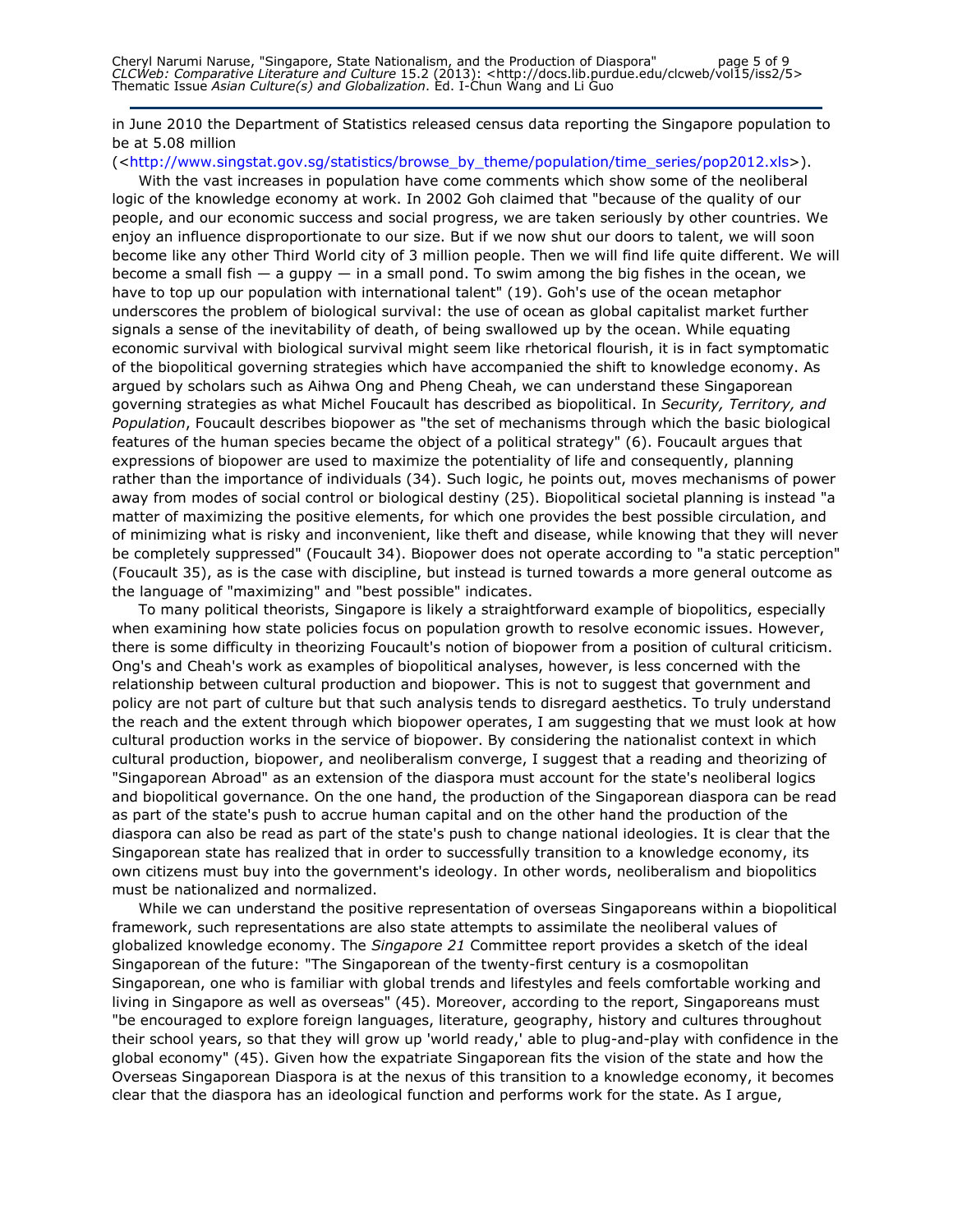"Singaporean Abroad" is an example of state nationalist cultural expression within a global context that is an attempt to restructure national time. My argument draws on the work of Anderson and Balibar, who make a case for the relationship between narrative form and imaginings of the nation through constructions of time. In arguing that the narrative form of "Singapore Abroad" does the cultural work for neoliberal governing strategies, I compare how the Singaporean context provides a counterpoint to the ways that nation-formation has been typically theorized as a singular, linear narrative.

Since theorizing the notion of the nation as an "imagined community" Anderson's work has provided the means to comprehend how collective kinship comes to be understood as a nation. The notion of imagined communities relies on what Anderson calls the imagining of homogenous, simultaneous national time that  $-$  within the eighteenth-century context Anderson examines  $-$  hinges on an understanding of how print capitalism revolutionized the dissemination of vernacular languages. What I think is missing in Anderson's work is how the means for the national imagination in fact relies on an understanding of the novel form rather than of the newspaper. Before Anderson even starts to discuss the newspaper, he discusses how the novel form provides a complex gloss upon the word "meanwhile," how the novel is able to create different types of temporalities, and how the protagonist of the novel or whom he calls the national hero navigates space in a way that provides the stuff of what we come to term imagined communities (25, 30). Only after working through examples from four different novels does Anderson turn to the newspaper, which he even then describes as having a "novelistic format" (33). What is significant about this element of Anderson's argument is his emphasis on language and narrative in relation to the material elements of print capitalism. Anderson's work reminds us that we should not take for granted an analysis of form when speaking about the political entity we call the nation. In this regard, scholars of literature and culture are particularly well positioned to discuss how globalization affects the imaginings of the nation.

Like Anderson, Balibar views the narrative construction of time as necessarily constitutive of the ways the nation and nationalism are imagined. While Balibar does not refer to a particular literary or aesthetic form as Anderson does in his examination of the novel, Balibar's analysis of how the notion of the national is constructed relies on an understanding of how time is sequenced to create the fiction of national unity. Continuity, according to Balibar, is created by narratives which link myths of national origins (87) with the fulfillment of a "'project' stretching over centuries, in which there are different stages and moments of coming to self-awareness" (86). This is not unlike Anderson's position, which discusses the implications of the national imaginings of a journey and ideas of destiny (12, 53). Inherent in Balibar's and Anderson's arguments is that the notion of national time and history is necessarily singular, linear, and developmental. In Anderson's thinking this is partly a result of a reliance on the novel, while in Balibar's it is a result of his consideration of the "one single founding revolutionary event" (87) of the nation. Given the context of the late twentieth and early twenty-first century, we must necessarily consider how the material developments associated with the era of globalization — increased economic flows and finance capital, travel, communication, and media technology — have changed the experience of time, space, and play into a nationalist narrative. To retain the significance of Anderson's and Balibar's analyses, we must consider how constructions of time have changed in order to understand how expressions of nationalism function in relation to the values of the contemporary context. In this regard, we might consider the work of geographer David Harvey who uses the term "time-space compression" to describe the contemporary "processes that so revolutionize the objective qualities of space and time that we are forced to alter, sometimes in quite radical ways, how we represent the world to ourselves" (The Condition 240). Harvey's work reminds us that alternations in our understandings of time and space have an effect on social and cultural processes. How, then, might we read "Singaporean Abroad" with an eye to understanding national time and space in a globalizing context? What new insights can an analysis of literary form provide when examining globalization?

Unlike the representation of a singular national hero in the novel Anderson discusses or the myth of the singularity of national origins of Balibar's argumentation, the narrative of "Singaporean Abroad" is diffused across repeated articles and its narrative is carried through multiple overseas Singaporeans. This shift from singularity to multiplicity suggests the ordinariness of the ideal citizen —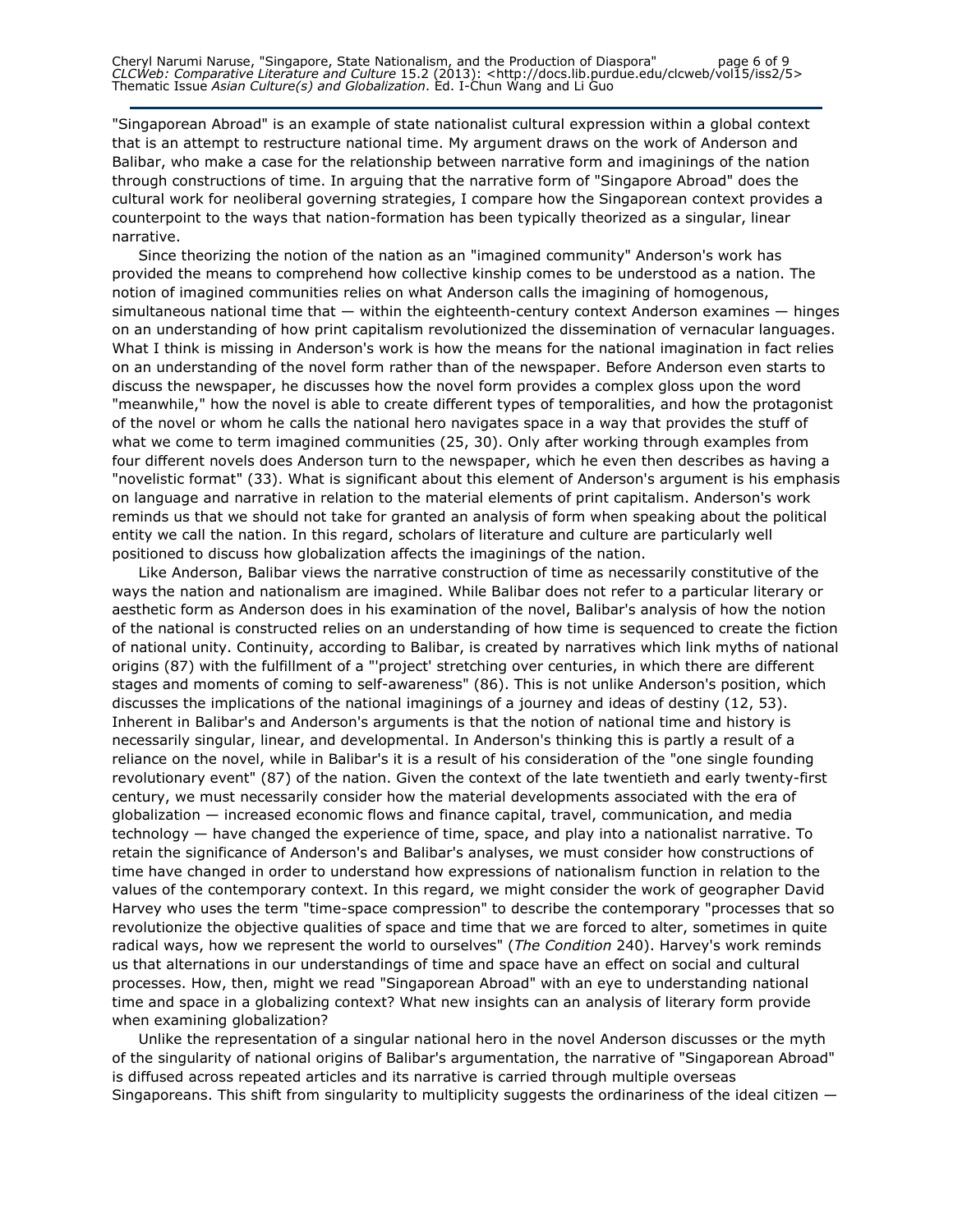Cheryl Narumi Naruse, "Singapore, State Nationalism, and the Production of Diaspora" page 7 of 9 CLCWeb: Comparative Literature and Culture 15.2 (2013): <http://docs.lib.purdue.edu/clcweb/vol15/iss2/5> Thematic Issue Asian Culture(s) and Globalization. Ed. I-Chun Wang and Li Guo

no longer is the nationalist narrative filtered through the exceptional life achievements of an individual: now anyone has the potential to be a "national hero," a notion implied in the articles of "Singaporean Abroad." The articles also present this visually: the "ordinariness" of the overseas Singaporean is mitigated by the headshot every story features and the pictures are candid from personal albums by the interviewee. When juxtaposed with the larger and often higher resolution professional stock photography of the featured city, the headshots seem starkly commonplace. For example, a feature on Sydney, Australia, shows overseas Singaporean Terrence Yiew casually posing in a green t-shirt with his arm perched upon a handrail with the Sydney Harbor Bridge in the background. The resolution of the shot is not particularly clear and the photo is neither glamorous nor remarkable. However, he picture memorializes Yiew's visit to a famous Australian landmark and above the inset of Yiew's picture is a photo of the Sydney Opera House during an evening lightshow and an action shot of a Puccini opera. Below is a long shot of Ku-ring-gai Chase National Park and a close up of a wallaby and her joey. The photography is crisp and shows impressive detail such as the beading on the opera performers' extravagant costuming and the animated expressions on their faces. The visual contrast in the photography constructs the featured overseas Singaporean as a regular, everyday person, thus creating the impression that reaching such an elevated status is possible and thus the overall visual impact generates the impression that everyone can be a "national hero"," particularly the Singaporean in diaspora. Overall, the series' reliance on such strategies seems fitting for the nation's shift into the knowledge economy because within this economy all citizens have the potential to be successful capitalists, thus "heroes": heroism is read through those who uphold capitalist economic success for the nation.

Besides a change in how citizens come to be valued, the shift from singular to multiple heroes transforms an understanding of time. In "Singaporean Abroad" instead of a temporally organized progressive plot movement unfolding through the action or character development of a single hero, we have a spatially organized narrative that relies on repetition through multiple heroes outside of Singapore. Usually we understand plot to refer to the design and arrangement of events within a narrative that provides the framework for a theme. Plot movement, then, is a change within the plotline where readers are able to distinguish between different events and to understand the relationship between them. The focus on the overseas Singaporean's location in each article collapses the formal elements of character and event within its narrative structure because the Singaporean living abroad is at once the character and the event. Thus, the heroes of the "Singaporean Abroad" series are doubly structural because they are both character and event. Further, because the narrative is structured by imagined traversals of geographic space through multiple heroes, the overseas Singaporean as "national hero" is a device to map out Singaporean transnational connections. The spatial imagination created by the narrative traverses vast geographical distances and the space of the nation is imagined to extend beyond the borders of the nation-state vis-à-vis the overseas Singaporean. No longer is the nation imagined as limited within national territory and the imaginings of space external to the Singaporean nation is transformed by representation and narrative — textual and visual  $-$  in the articles of the series.

While on the one hand the narrative structure of the series is complementary to the neoliberal values of a knowledge economy through its emphasis on transnationalized space, its episodic structure also embodies the biopolitical logic of populations by focusing on what constitutes a useful life for the nation. The overseas Singaporean's life abroad is framed as a major accomplishment for the person featured and for the nation of Singapore and this is significant in terms of how the state shapes national imaginings. Of equal importance is the plot structure of the series, which might be described as episodic because each article can stand on its own and has no bearing on the next. Each article is connected by the use of generic features which are repeated and its legibility as a series — much like that of a population — is made possible through its repetition. The language of the articles does not create any transitions (for example, "to be continued" or "next week"). Despite the structural integrity of each article on its own, the repetition, similarity, and regularity of each article creates a unity across them through expectation.

Unlike the novel where plot is built through action and causal relations and thus follows a progressive structure that reaches a climax, the plotline of "Singaporean Abroad" might be described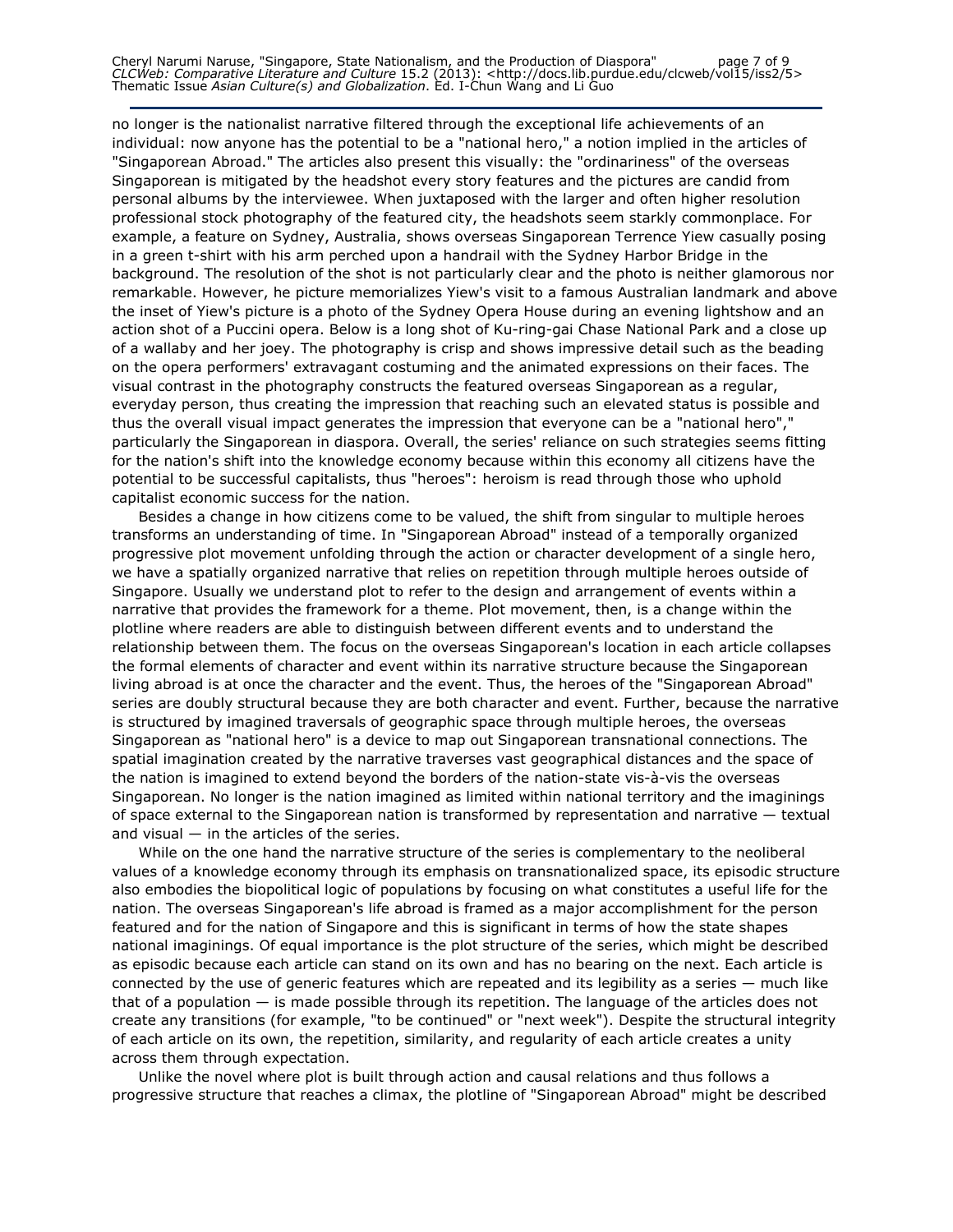as a series of climaxes because the focus of the article suggests that the very act of living abroad is a climactic point in each featured Singaporean's life. However, the state is invested in representing the Singaporean's overseas status as a major achievement, but little attention is given to historicizing each accomplishment. Life and the way that it is narrated are, instead, structured by the notion of accomplishment. The lives featured in this series have little to do with each other and are never framed as community. The lack of relationality between each story in the episodic structure of the series compels us to think of overseas Singaporeans as a desirable population rather than as a desirable community of which to be a part.

The form of "Singaporean Abroad" creates a sense of a population through its repetition and also because it lacks a discernible beginning and end. Readers come into the narrative in media res: the middle of things in this case, however, is not eventful, but is the middle of multiple lives. The first article of the series hardly called any attention to itself beyond a short line: "In our new column Singaporean Abroad, he [Huang Eu Chai, the interviewee] talks about the best ways to experience a place he calls his 'second home'" (Shetty 56). Here, the use of the word "new" only points to the appearance of the article and not to the beginning of a narrative: were the "Singaporean Abroad" series to stop being published, this would not suggest the end of Singaporeans living abroad. Owing to the lack of a definitive end  $-$  or even an imaginable end  $-$  the narrative structure suggests an infinite series or at least an open-ended narrative structure. Week after week readers are provided with another overseas Singaporean suggesting that the newspaper is able to choose another person and city to feature from a large pool. Thus, the series mimics a population in that when taken together, the series represents a group that belongs to the same type. With the repetition of the feature's layout, color scheme, and narrative the visual similarity of each article further creates the effect of viewing a population.

Biopolitical logics are further replicated in "Singaporean Abroad" through its treatment of life. Although "Singaporean Abroad" elevates the social status of the overseas Singaporeans to "national heroes," the lives featured are used as a means to deploy tourist information and readers do not get any sense of the social or historical person. While the interview with the overseas Singaporean might seem to bring the subject's life into the text in a significant way, the answers are rendered generic because of the focus on information. For example, in an article about Copenhagen Ian Choo is asked "Which places in the city excite you?" The answer reads, "Free concerts at the famous theme park Tivoli (Vesterbrogade 3, 1630 Copenhagen V, www.tivoli.dk) everyday Friday" (Choo qtd. in Chee 10). In the article "Tivoli" has been bolded for easier reference for the reader: presumably, Choo was not able to rattle off the location's address and website off the top of his head and this information was added in after the interview. Readers are provided with no interpretation of the life presented in part because the mainstay of the article is the featured city. While these overseas Singaporeans are certainly documented, they are not interpreted in a way that brings any individuating substance or history to the life being presented. Instead, overseas Singaporean lives are conduits for state power.

The example of "Singaporean Abroad" shows how processes of globalization have both affected and demanded new forms of nationalism. The content and form of the series shows how imaginings of national time and space are reconfigured in a global capitalist context. Singapore is an especially apt case to study because of the state's insistence on attaching the national to the global. Working with an example like Singapore shows both the staying power of Anderson's arguments about national imaginings and narrative form and the necessity to reconsider the primacy of the novel as sole literary vehicle through which such imaginings are achieved. For those in literary and cultural studies, analyzing the forms through which nationalism is expressed is critical to understanding the connection between the political and the aesthetic. While I have argued for a different and better understanding of nationalism as it is tied to processes of globalization, I have also tried to show how the state's biopolitical impulses are embedded in issues of form of "Singaporean Abroad" to demonstrate the particular ways that biopower can manifest itself in cultural and aesthetic expressions.

"Singaporean Abroad" represents a significant change in the content and form of traditional nationalist narrative. Interestingly, similar types of journalistic, episodic life writing features have emerged in other sites in Singapore. For example, the Overseas Singaporean Unit's webpage also runs an occasional feature article in "OS Snapshots & Hotshots," which focuses on the lives of overseas